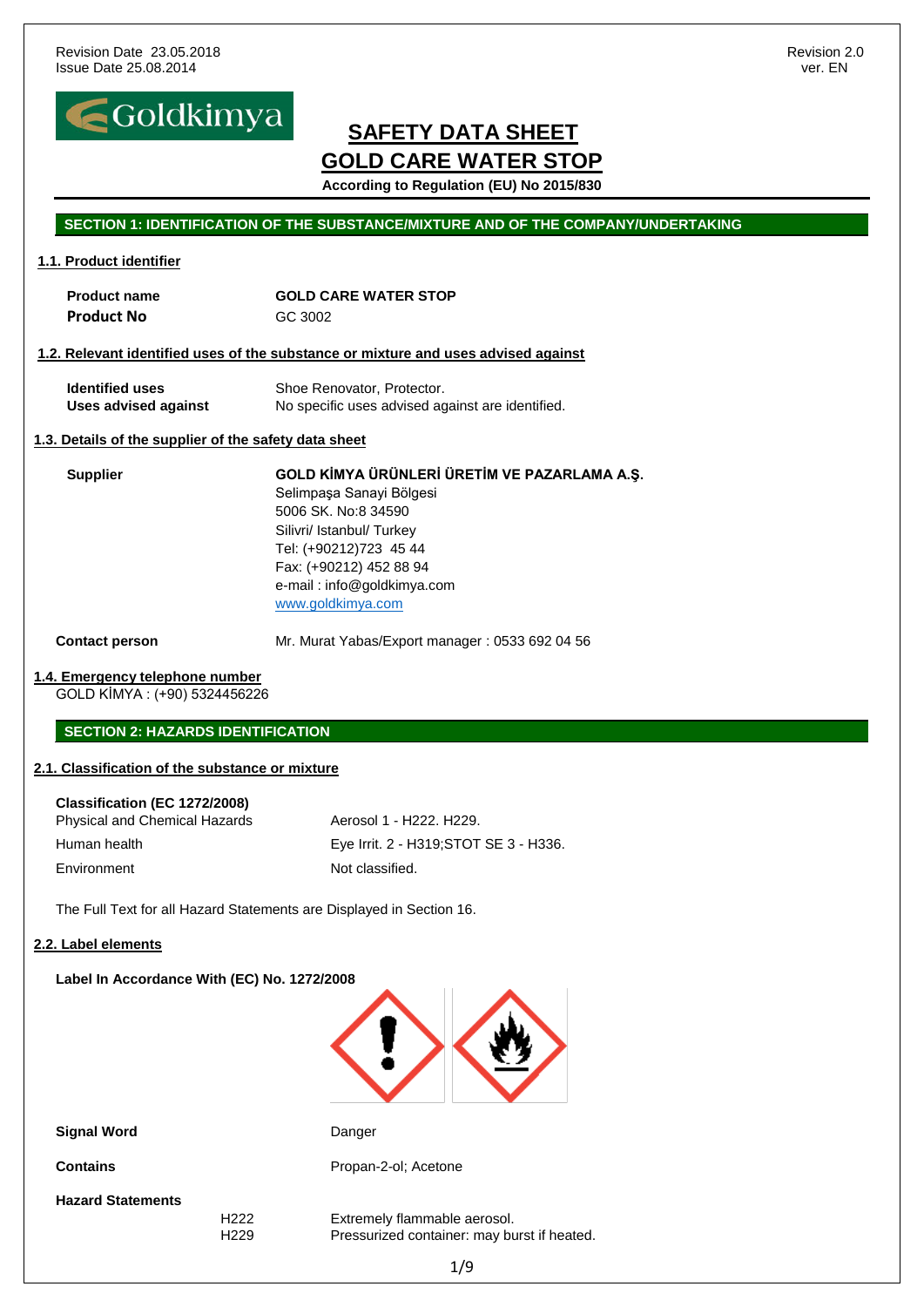

**According to Regulation (EU) No 2015/830**

|                                 | H <sub>319</sub> | Causes serious eye irritation.                                              |
|---------------------------------|------------------|-----------------------------------------------------------------------------|
|                                 | H336             | May cause drowsiness or dizziness.                                          |
| <b>Precautionary Statements</b> |                  |                                                                             |
|                                 | P <sub>102</sub> | Keep out of reach of children.                                              |
|                                 | P <sub>210</sub> | Keep away from heat/sparks/open flames/hot surfaces. - No smoking.          |
|                                 | P <sub>211</sub> | Do not spray on an open flame or other ignition source.                     |
|                                 | P <sub>251</sub> | Pressurized container: Do not pierce or burn, even after use.               |
|                                 | P <sub>260</sub> | Do not breathe spray.                                                       |
|                                 | P305+351+338     | IF IN EYES: Rinse cautiously with water for several minutes.                |
|                                 |                  | Remove contact lenses, if present and easy to do. Continue rinsing.         |
|                                 | P410+P412        | Protect from sunlight. Do not expose to temperatures exceeding 50 °C/122°F. |
|                                 | P <sub>501</sub> | Dispose of contents/container in accordance with national regulations.      |

#### **2.3. Other hazards**

This product does not contain any PBT or vPvB substances.

#### **SECTION 3: COMPOSITION/INFORMATION ON INGREDIENTS**

#### **3.2. Mixtures**

| <b>Name</b>         | EC No.    | <b>CAS No.</b> | <b>Content</b> | <b>Classification</b><br>(EC 1272/2008)                                  |
|---------------------|-----------|----------------|----------------|--------------------------------------------------------------------------|
| propan-2-ol         | 200-661-7 | 67-63-0        | $40 - 50%$     | Flam. Liq. 2 - H225<br>Eye Irrit. 2 - H319<br>STOT SE 3 - H336           |
| <b>Butane</b>       | 203-448-7 | 106-97-8       | $10 - 20%$     | Flam. Gas 1 - H220                                                       |
| Acetone             | 200-662-2 | 67-64-1        | $5 - 15%$      | Flam. Liq. 2 - H225<br>EUH066<br>Eye Irrit. 2 - H319<br>STOT SE 3 - H336 |
| Propane             | 200-827-9 | 74-98-6        | $5 - 15%$      | Flam. Gas 1 - H220                                                       |
| Butyl Acetate -norm | 204-658-1 | 123-86-4       | $<$ 3%         | Flam. Lig. 3 - H226<br>EUH066<br>STOT SE 3 - H336                        |

The Full Text for all Hazard Statements are Displayed in Section 16.

#### **Composition Comments**

- The data shown are in accordance with the latest EC Directives.
- See section 8 for WEL.

#### **SECTION 4: FIRST AID MEASURES**

#### **4.1. Description of first aid measures**

#### **General information**

Get medical attention if any discomfort continues.

#### **Inhalation**

No adverse effects are expected under normal conditions. Move the exposed person to fresh air at once. Get medical attention if any discomfort continues.

#### **Ingestion**

Do not induce vomiting. Never give liquid to an unconscious person. Get medical attention if any discomfort continues. Contact physician if larger quantity has been consumed.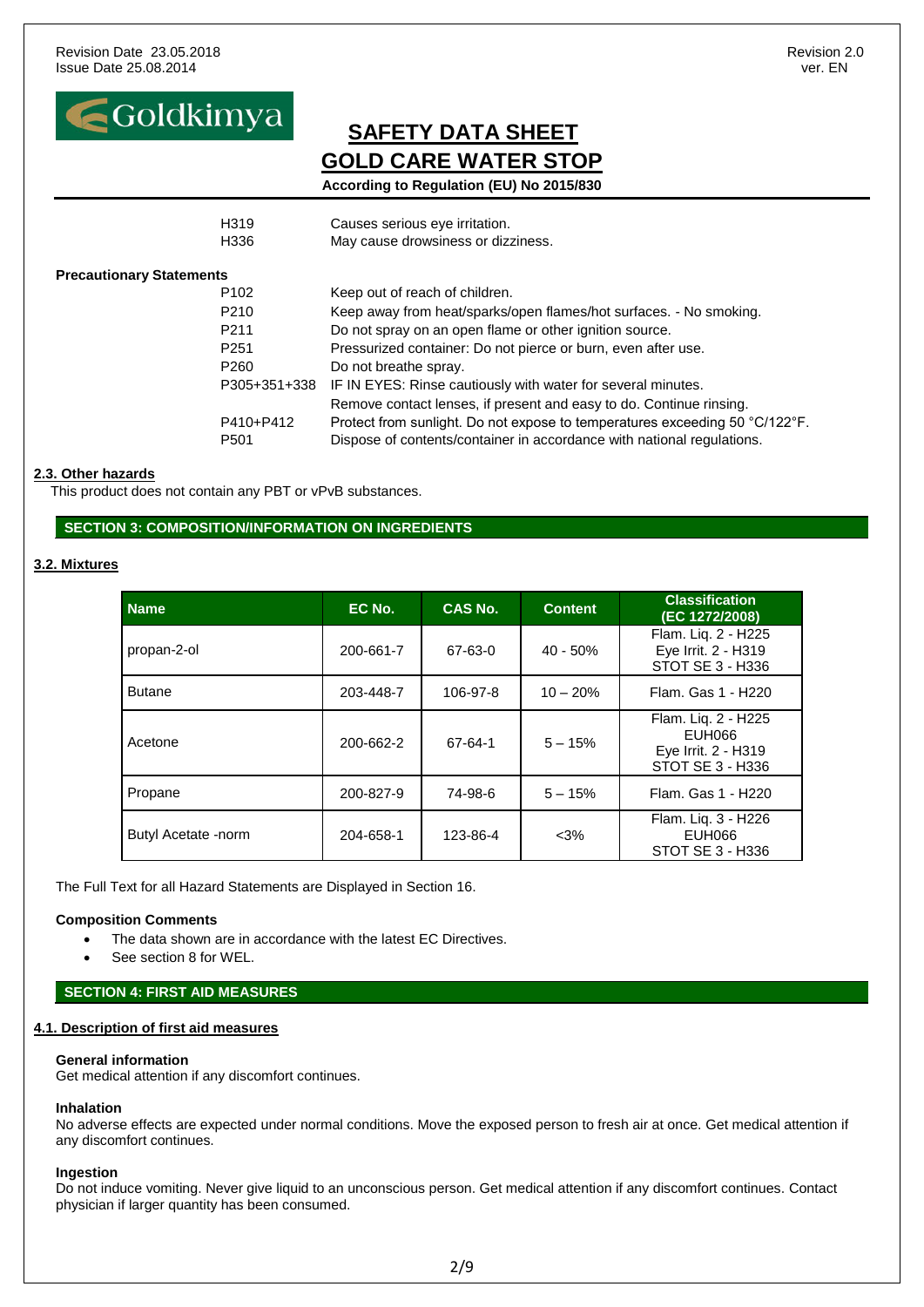

#### **According to Regulation (EU) No 2015/830**

#### **Skin contact**

Wash the skin immediately with soap and water. Get medical attention if irritation persists after washing.

#### **Eye contact**

Make sure to remove any contact lenses from the eyes before rinsing. Promptly wash eyes with plenty of water while lifting the eye lids. Continue to rinse for at least 15 minutes. Get medical attention if any discomfort continues.

#### **4.2. Most important symptoms and effects, both acute and delayed**

#### **Inhalation**

Headache. Dizziness. Drowsiness.

**Ingestion** Nausea, vomiting.

**Skin contact** None known.

**Eye contact** Irritation. May cause redness and/or tearing.

### **4.3. Indication of any immediate medical attention and special treatment needed**

Treat Symptomatically.

#### **SECTION 5: FIREFIGHTING MEASURES**

#### **5.1. Extinguishing media**

**Extinguishing media : Foam. Carbon dioxide (CO2). Dry chemicals, sand, dolomite etc. Unsuitable extinguishing media :** Direct water jet.

#### **5.2. Special hazards arising from the substance or mixture**

**Unusual Fire & Explosion Hazards** Aerosol cans may explode in a fire. **Specific hazards** When heated and in case of fire, toxic vapours/gases may be formed. Fire creates: Carbon monoxide (CO). Carbon dioxide (CO2).

#### **5.3. Advice for firefighters**

#### **Special Fire Fighting Procedures**

Avoid breathing fire vapours. Keep run-off water out of sewers and water sources. Dike for water control. If risk of water pollution occurs, notify appropriate authorities. Water spray should be used to cool containers.

#### **Protective equipment for fire-fighters**

Self contained breathing apparatus and full protective clothing must be worn in case of fire. Face mask, protective gloves and safety helmet.

#### **SECTION 6: ACCIDENTAL RELEASE MEASURES**

#### **6.1. Personal precautions, protective equipment and emergency procedures**

Wear protective clothing as described in Section 8 of this safety data sheet. Do not smoke, use open fire or other sources of ignition. Avoid inhalation of spray mist and contact with skin and eyes. In case of spills, beware of slippery floors and surfaces.

#### **6.2. Environmental precautions**

Do not discharge into drains, water courses or onto the ground.

#### **6.3. Methods and material for containment and cleaning up**

**Large Spillages:** Wear necessary protective equipment. Remove sources of ignition. Surround spill. Ventilate well. Absorb in vermiculite, dry sand or earth and place into containers. Do not contaminate water sources or sewer. Inform Authorities if large amounts are involved.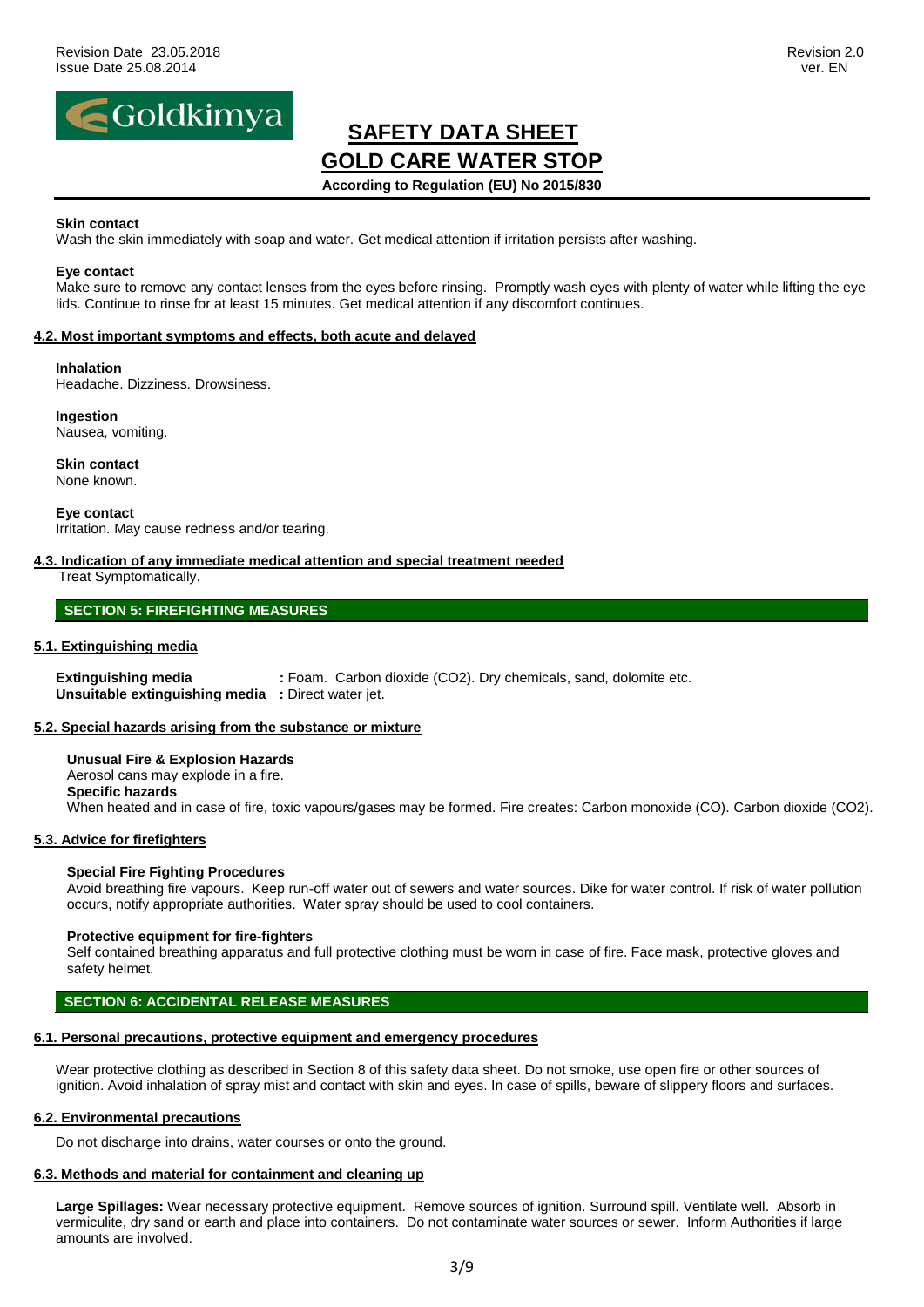

## **SAFETY DATA SHEET GOLD CARE WATER STOP According to Regulation (EU) No 2015/830**

**Small Spillages:** Absorb spillage with non-combustible, absorbent material. Ventilate. Transfer to a container for disposal.

#### **6.4. Reference to other sections**

For personal protection, see section 8. See section 11 for additional information on health hazards. For waste disposal, see section 13.

#### **SECTION 7: HANDLING AND STORAGE**

#### **7.1. Precautions for safe handling**

Avoid contact with skin and eyes. Read and follow manufacturer's recommendations. Good personal hygiene is necessary. Wash hands and contaminated areas with water and soap before leaving the work site. Do not eat, drink or smoke when using the product. Observe good chemical hygiene practices. During application and drying, solvent vapours will be emitted. Container must be kept tightly closed. Protect against direct sunlight.

#### **7.2. Conditions for safe storage, including any incompatibilities**

Aerosol cans: Must not be exposed to direct sunlight or temperatures above 50°C. Store in tightly closed original container in a dry and cool place. Keep away from food, drink and animal feeding stuffs. Keep away from heat, sparks and open flame. Protect from direct sunlight.

**Store away from:** Oxidising material.

#### **7.3. Specific end use(s)**

The identified uses for this product are detailed in Section 1.2.

#### **SECTION 8: EXPOSURE CONTROLS/PERSONAL PROTECTION**

#### **8.1. Control parameters**

| <b>Name</b>         | <b>Standard</b> |           | <b>TWA-8 hrs</b>        |           | STEL-15 min.           | <b>Notes</b> |
|---------------------|-----------------|-----------|-------------------------|-----------|------------------------|--------------|
| Acetone             | WEL             | 500 ppm   | 1210 mg/m <sup>3</sup>  | 1500 ppm  | 3620 mg/m <sup>3</sup> |              |
| <b>Butane</b>       | WEL             | 600 ppm   | 1450 mg/m <sup>3</sup>  | 750 ppm   | 1810 mg/m <sup>3</sup> |              |
| Butyl Acetate -norm | <b>WEL</b>      | $150$ ppm | $724$ mg/m <sup>3</sup> | $200$ ppm | 966 mg/ $m3$           |              |
| Propane             | WEL             | 1000 ppm  | 1800 mg/m <sup>3</sup>  |           |                        |              |
| propan-2-ol         | <b>WEL</b>      | 400 ppm   | 999 mg/m <sup>3</sup>   | 500 ppm   | 1250 mg/m <sup>3</sup> |              |

WEL = Workplace Exposure Limit.

#### **8.2. Exposure controls**

#### **Protective equipment**



#### **Engineering measures**

Provide adequate general and local exhaust ventilation.

#### **Respiratory equipment**

No specific recommendation made, but respiratory protection must be used if the general level exceeds the recommended occupational exposure limit.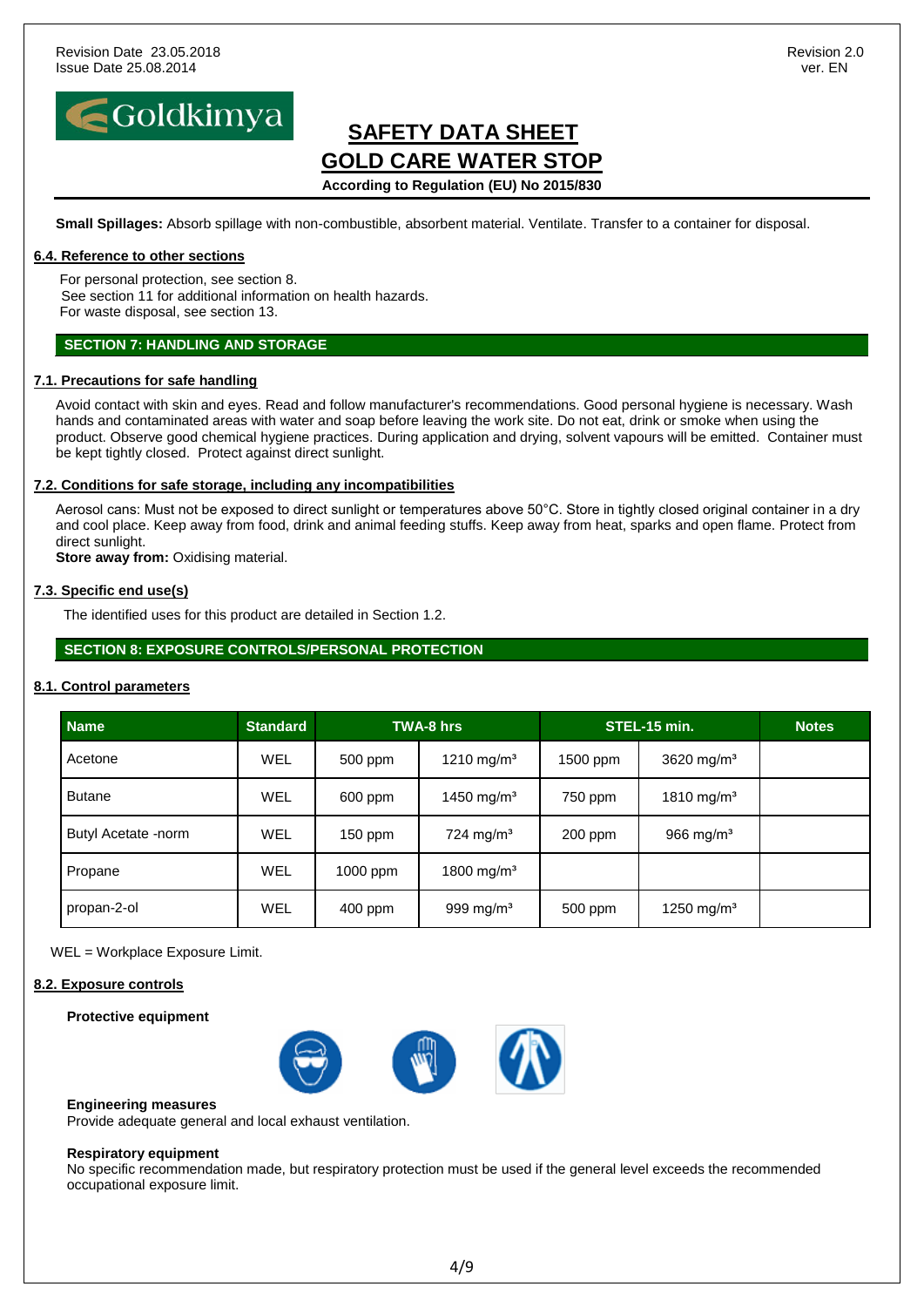

**According to Regulation (EU) No 2015/830**

#### **Hand protection**

Use protective gloves. Use protective gloves made of: Gloves of nitrile rubber, PVA or Viton are recommended. The most suitable glove must be chosen in consultation with the gloves supplier, who can inform about the breakthrough time of the glove material.

#### **Eye protection**

Wear approved safety goggles.

#### **Other Protection**

Wear appropriate clothing to prevent any possibility of liquid contact and repeated or prolonged vapour contact.

#### **Hygiene measures**

DO NOT SMOKE IN WORK AREA! When using do not eat, drink or smoke. Wash hands at the end of each work shift and before eating, smoking and using the toilet. Wash promptly with soap & water if skin becomes contaminated. Promptly remove any clothing that becomes contaminated. Isolate contaminated clothing and wash before reuse.

#### **Skin protection**

Wear apron or protective clothing in case of contact.

#### **SECTION 9: PHYSICAL AND CHEMICAL PROPERTIES**

#### **9.1. Information on basic physical and chemical properties**

| Appearance                                        | Aerosol.                              |
|---------------------------------------------------|---------------------------------------|
| <b>Colour</b>                                     | Colorless.                            |
| <b>Odour</b>                                      | Characteristics                       |
| <b>Solubility</b>                                 | Insoluble in water.                   |
| <b>Boiling point</b>                              | No information available.             |
| <b>Melting Point</b>                              | No information available.             |
| pH Value                                          | $5,0 - 8,0$                           |
| <b>Flash point</b>                                | < 21 °C                               |
| <b>Auto-Ignition Temperature</b>                  | $>$ 350 °C                            |
| <b>Density</b>                                    | $0,800 - 0,850$ g/ml                  |
| <b>Vapor Pressure</b>                             | 4.3 kPa                               |
| <b>Specific Gravity</b>                           | 0.785 - 0.800 g/cm <sup>3</sup>       |
| <b>Viscosity</b>                                  | L1 spindle, $200$ rpm : <50 $\mu$ Pas |
| <b>Explosive Limits - Lower</b>                   | 1.8%                                  |
| <b>Explosive Limits - Upper</b>                   | 12%                                   |
| <b>Partition coefficient</b><br>(n-octanol/water) | No information available.             |

#### **9.2. Other information**

No information required.

#### **SECTION 10: STABILITY AND REACTIVITY**

#### **10.1. Reactivity**

No information available.

#### **10.2. Chemical stability**

Stable under normal temperature conditions and recommended use. Stable under the prescribed storage conditions.

#### **10.3. Possibility of hazardous reactions**

Unknown.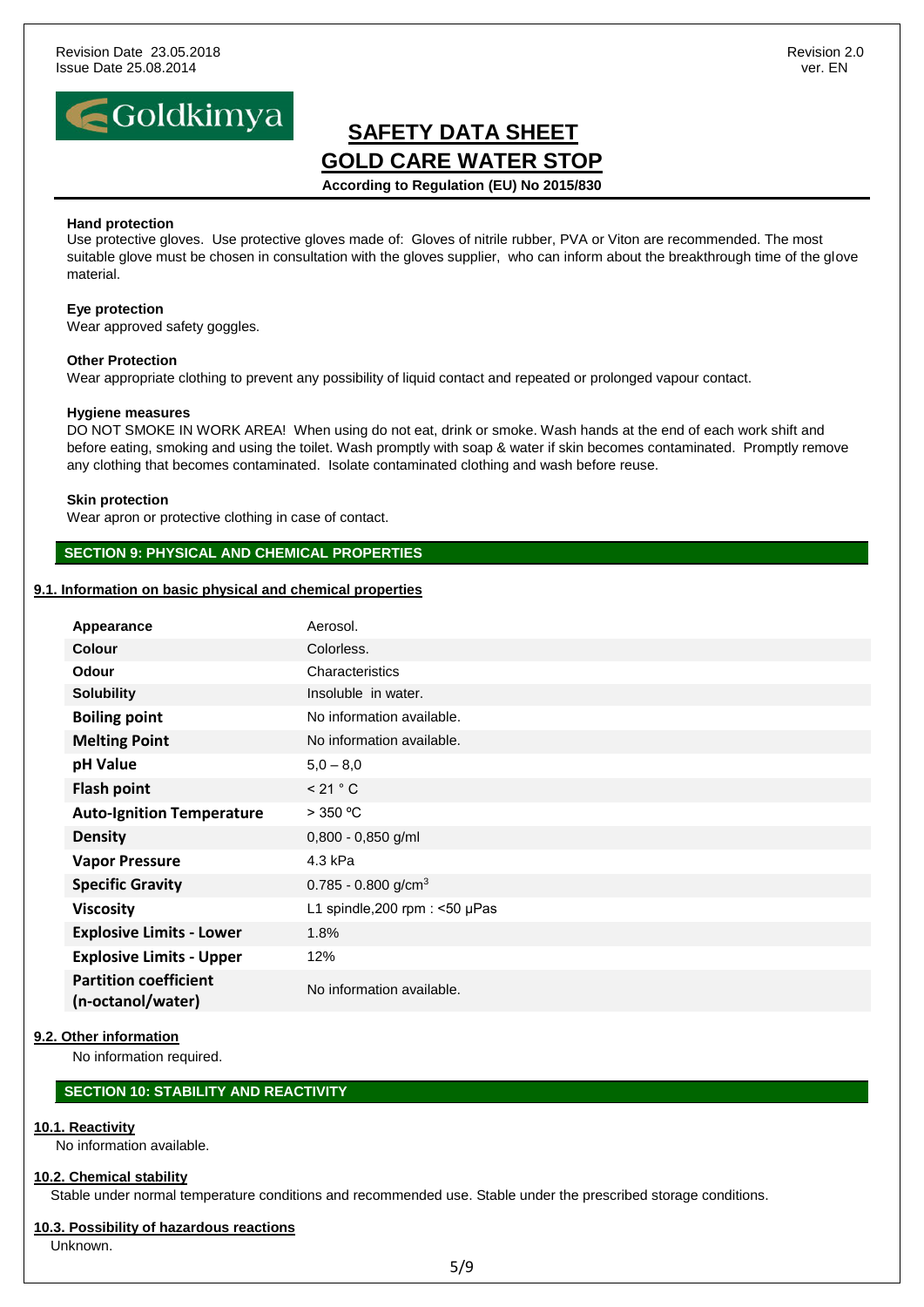

**According to Regulation (EU) No 2015/830**

#### **10.4. Conditions to avoid**

Avoid contact with acids and oxidising substances. Avoid exposure to high temperatures or direct sunlight. Keep away from sources of ignition.

#### **10.5. Incompatible materials**

**Materials To Avoid** Strong acids. Strong oxides.

#### **10.6. Hazardous decomposition products**

Fire creates: Carbon monoxide (CO). Carbon dioxide (CO2).

#### **SECTION 11: TOXICOLOGICAL INFORMATION**

#### **11.1. Information on toxicological effects**

**Acute toxicity** No data available.

**Skin irritation / corrosion** No data available.

**Serious eye damage/irritation:** Eye irritation.

**Respiratory or skin sensitisation:** No sensitizing effects known.

#### **Germ cell mutagenicity:**

**Genotoxicity - In Vitro** Not available.

**Genotoxicity - In Vivo** Not available.

**Carcinogenicity:** Not available.

**Reproductive Toxicity: Reproductive Toxicity - Fertility** Not available.

**Reproductive Toxicity - Development** Not available.

#### **Specific target organ toxicity - single exposure:**

**STOT - Single exposure** May cause drowsiness or dizziness.

#### **Specific target organ toxicity - repeated exposure:**

**STOT - Repeated exposure** Not available.

#### **Inhalation**

Prolonged inhalation of high concentrations may damage respiratory system. May cause drowsiness and dizziness.

#### **Ingestion**

May cause discomfort if swallowed. Nausea, vomiting.

#### **Toxicological information on ingredients. Propane (CAS: 74-98-6)**

**butane (CAS: 106-97-8)**

**TOXIC CONC.– LC 50** >800.000 ppm/15 min. (inh.- rat)

6/9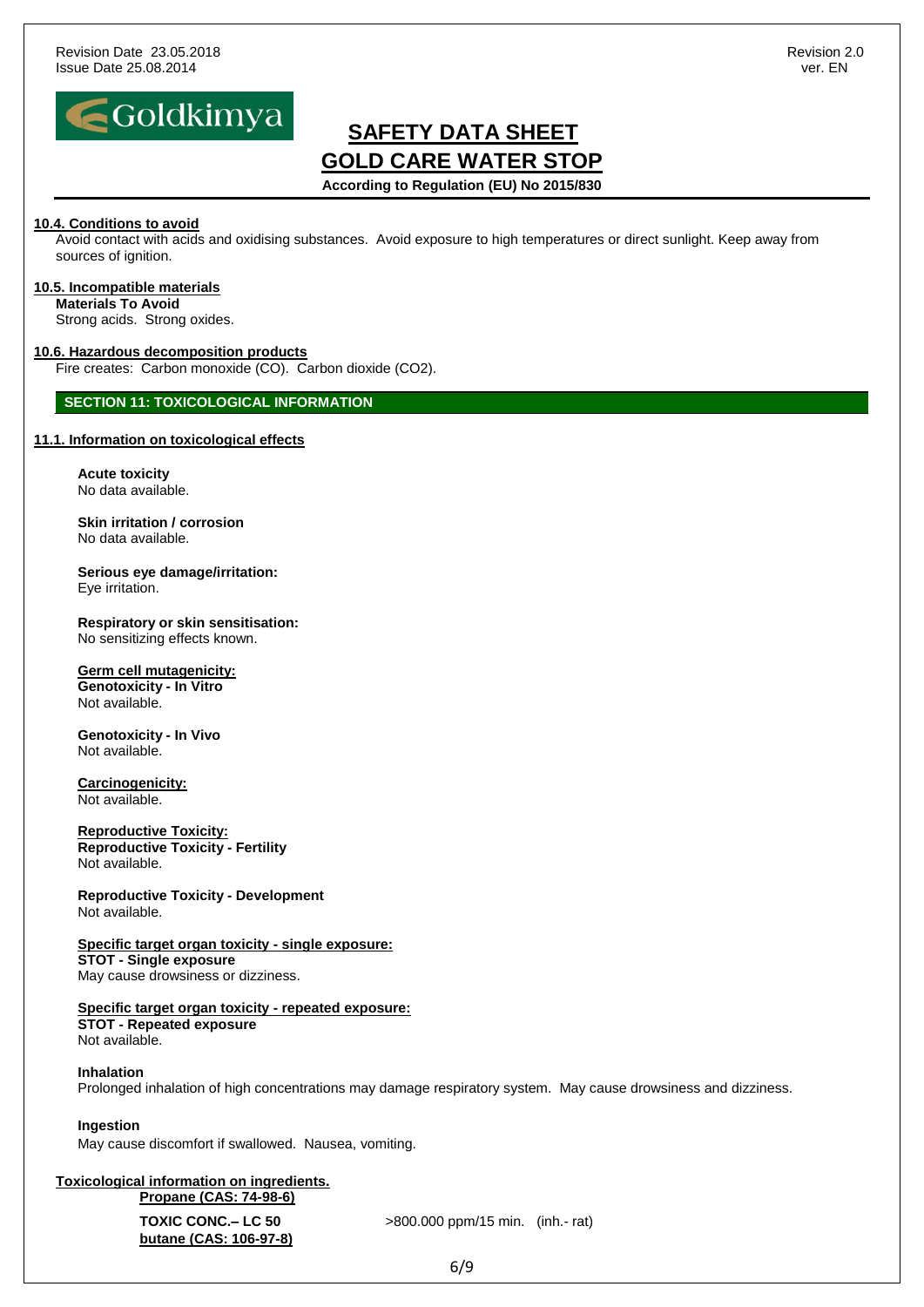

**TOXIC CONC.– LC 50** >800.000 ppm/15 min. (inh.- rat)

#### **propan-2-ol (CAS: 67-63-0)**

**TOXIC DOSE 1 – LD 50** 4396 mg/kg (oral- rat) **TOXIC DOSE 2 – LD 50** 12800 mg/kg (dermal-rabbit) **TOXIC CONC.– LC 50** 72.6 mg/l/4h (inh.- rat)

#### **Butyl Acetate -norm (CAS: 123-86-4)**

**TOXIC DOSE 1 – LD 50** >8800 mg/kg (oral – rat) **TOXIC DOSE 2 – LD 50** >5000 mg/kg (dermal – rabbit) **TOXIC CONC.– LC 50** >21.1 mg/l (inh.– rat)

#### **SECTION 12: ECOLOGICAL INFORMATION**

#### **Ecotoxicity**

The product components are not classified as environmentally hazardous. However, this does not exclude the possibility that large or frequent spills can have a harmful or damaging effect on the environment.

#### **12.1. Toxicity**

No data available for product.

|                         | propan-2-ol (CAS: 67-63-0) |                                     |
|-------------------------|----------------------------|-------------------------------------|
| LC 50, 96 HRS., FISH    | 11130 mg/L                 | Pimephales promelas                 |
|                         | 9640 mg/L                  | Pimephales promelas                 |
|                         | $> 1400000 \mu g/L$        | Lepomis macrochirus                 |
| EC 50, 48 HRS., DAPHNIA | 13299 mg/l                 |                                     |
| IC 50,72 HRS., ALGAE    | $>1000$ mg/l               | Desmodesmus subspicatus             |
|                         |                            |                                     |
|                         |                            | Butyl Acetate -norm (CAS: 123-86-4) |
| LC 50, 96 HRS., FISH    | $18 \text{ mg/l}$          | Pimephales promelas                 |
| EC 50, 24 HRS., DAPHNIA | 72.8 mg/l                  | Daphnia magna                       |

**EC 50,72 HRS., ALGAE** 674.7 mg/l Scenedesmus subspicatus

#### **12.2. Persistence and degradability**

**Degradability**

There are no data on the degradability of this product.

#### **12.3. Bioaccumulative potential**

#### **Bioaccumulative potential**

 No data available on bioaccumulation. **Partition coefficient** Not available.

#### **12.4. Mobility in soil**

**Mobility:**

The product contains volatile organic compounds (VOC) which will evaporate easily from all surfaces.

#### **12.5. Results of PBT and vPvB assessment**

This product does not contain any PBT or vPvB substances.

#### **12.6. Other adverse effects**

#### No information required.

#### **SECTION 13: DISPOSAL CONSIDERATIONS**

#### **General information**

When handling waste, consideration should be made to the safety precautions applying to handling of the product.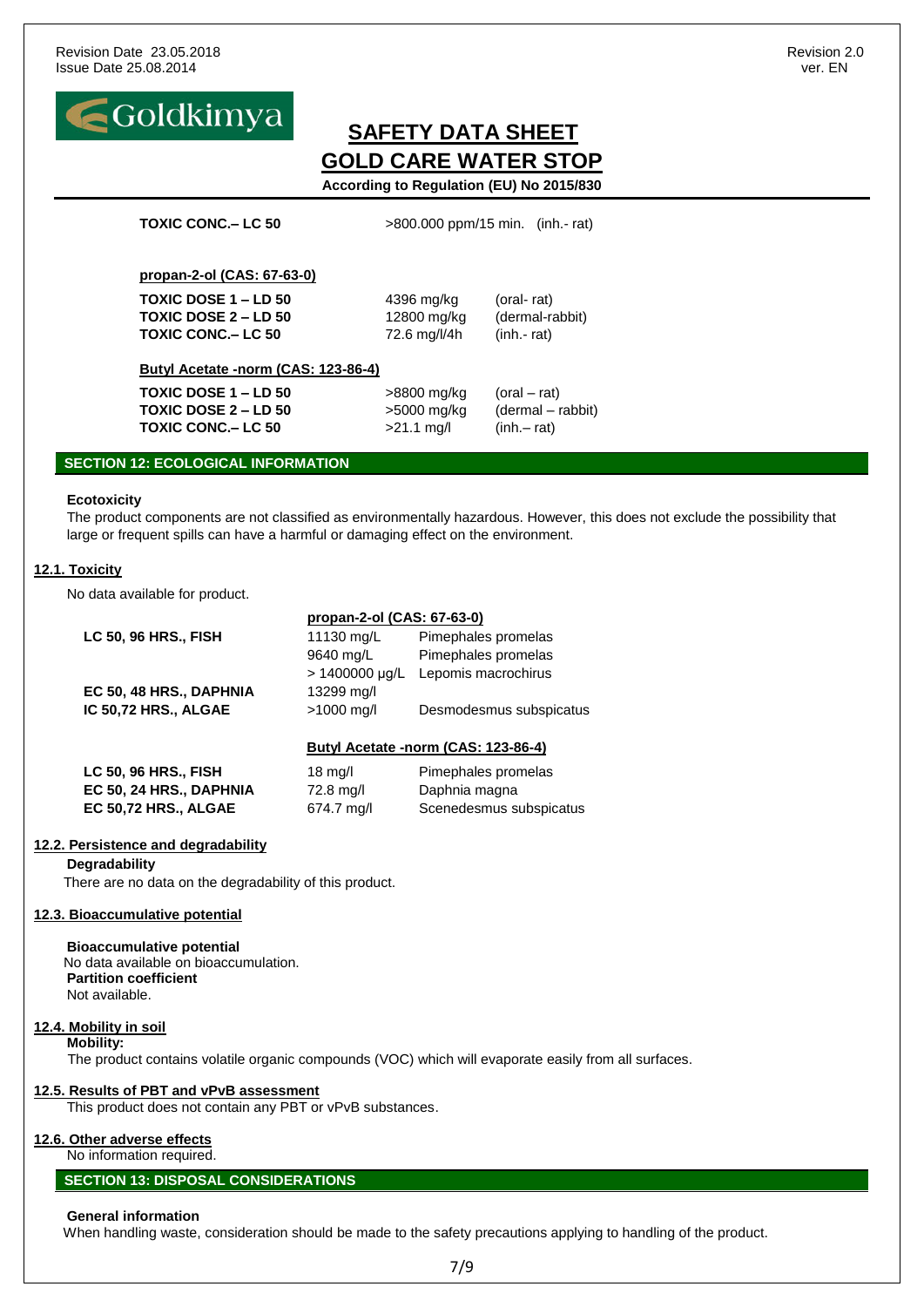

## **SAFETY DATA SHEET GOLD CARE WATER STOP According to Regulation (EU) No 2015/830**

#### **13.1. Waste treatment methods**

Dispose of waste and residues in accordance with local authority requirements. Environmental manager must be informed of all major spillages.

#### **SECTION 14: TRANSPORT INFORMATION**

#### **14.1. UN number**

| UN No. (ADR/RID/ADN) | 1950 |
|----------------------|------|
| UN No. (IMDG)        | 1950 |
| UN No. (ICAO)        | 1950 |

| 14.2. UN proper shipping name |          |
|-------------------------------|----------|
| Proper Shipping Name          | AEROSOLS |

### **14.3. Transport hazard class(es)**

| <b>ADR/RID/ADN Class</b>   | 21             |
|----------------------------|----------------|
| <b>ADR/RID/ADN Class</b>   | Class 2: Gases |
| ADR Label No.              | 21             |
| <b>IMDG Class</b>          | 21             |
| <b>ICAO Class/Division</b> | 21             |

#### **Transport Labels**



#### **14.4. Packing group** Not applicable.

#### **14.5. Environmental hazards**

**Environmentally Hazardous Substance/Marine Pollutant** No.

#### **14.6. Special precautions for user**

EMS F-D, S-U Tunnel Restriction Code (D)

#### **14.7. Transport in bulk according to Annex II of MARPOL73/78 and the IBC Code**

Not applicable.

### **SECTION 15: REGULATORY INFORMATION**

### **15.1. Safety, health and environmental regulations/legislation specific for the substance or mixture**

#### **Approved Code Of Practice**

Classification and Labelling of Substances and Preparations Dangerous for Supply. Safety Data Sheets for Substances and Preparations.

#### **Guidance Notes**

Workplace Exposure Limits EH40. CHIP for everyone HSG(108).

#### **EU Legislation**

Regulation (EC) No 1272/2008 of the European Parliament and of the Council of 16 December 2008 on classification, labelling and packaging of substances and mixtures, amending and repealing Directives 67/548/EEC and 1999/45/EC, and amending Regulation (EC) No 1907/2006 with amendments.